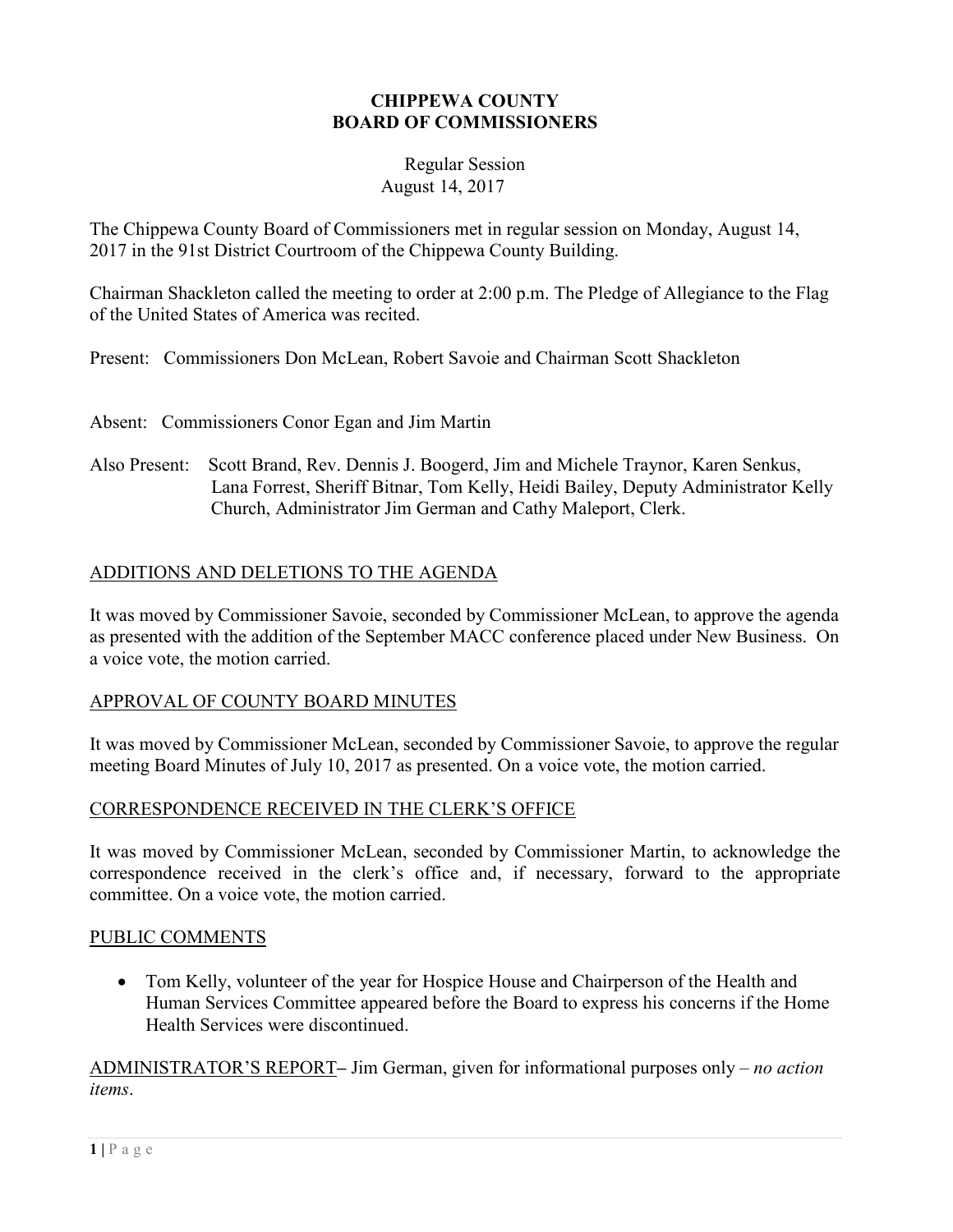#### NEW BUSINESS

A.) Superior District Library Appointment  $\sim$  one appointment needed to expire 12/31/2018. This appointment is due to the resignation of Superior District Library Board member, Richard Crofton. Candidates: Nancy Berkompas and Sandra Rink

**On a roll call vote:**  Commissioner McLean – Nancy Berkompas Commissioner Savoie – Nancy Berkompas Chairman Shackleton – Nancy Berkompas

Nancy Berkompas having received a unanimous vote was appointed to the Superior District Library Board for a term to expire 12/31/2018.

#### B.) MACC Conference *(Added to the Agenda)*

Chairman Shackleton explained that the Michigan Association of Counties *MACC* is having a conference on Mackinac Island the end of September.

It was moved by Commissioner Savoie, seconded by Commissioner McLean, to restrict it to one person, due to costs, that being Jim German to attend the MACC conference on Mackinac Island to represent Chippewa County. On a voice vote, the motion carried.

# **FINANCE, CLAIMS AND ACCOUNTS COMMITTEE**

Chairman Commissioner Martin – August 10, 2017

# **AGENDA ITEMS**

# **Health Department Grants, Licenses and Contracts**

The Committee reviewed the Michigan Department of Health and Human Services award letter for FY2018 Sault Health Adolescent Care Center grant award for \$195,000.00.

It was moved by Commissioner McLean, seconded by Commissioner Savoie, to approve and authorize the FY2018 grant award of \$195,000, for the Sault Health Adolescent Care Center (SHACC) from the Michigan Department of Health and Human Services (MDHHS). On a voice vote, the motion carried.

# **Health Department – License Agreement – Possibilities for Change, LLC**

The Committee reviewed the license agreement which is an assessment tool used at the SHACC, per grant guidelines students must be assessed for risk factors, this tool has been used for several years. The renewal fees are being waived for two-years, as the SHACC will be a pilot site for implementing a new portion of the assessments.

It was moved by Commissioner Savoie, seconded by Commissioner McLean, to approve the license agreement between the Chippewa County Health Department and Possibilities for Change, LLC, for a two-year no fee agreement, based on the CCHD being the pilot site for implementing a new portion of the assessments. On a voice vote, the motion carried.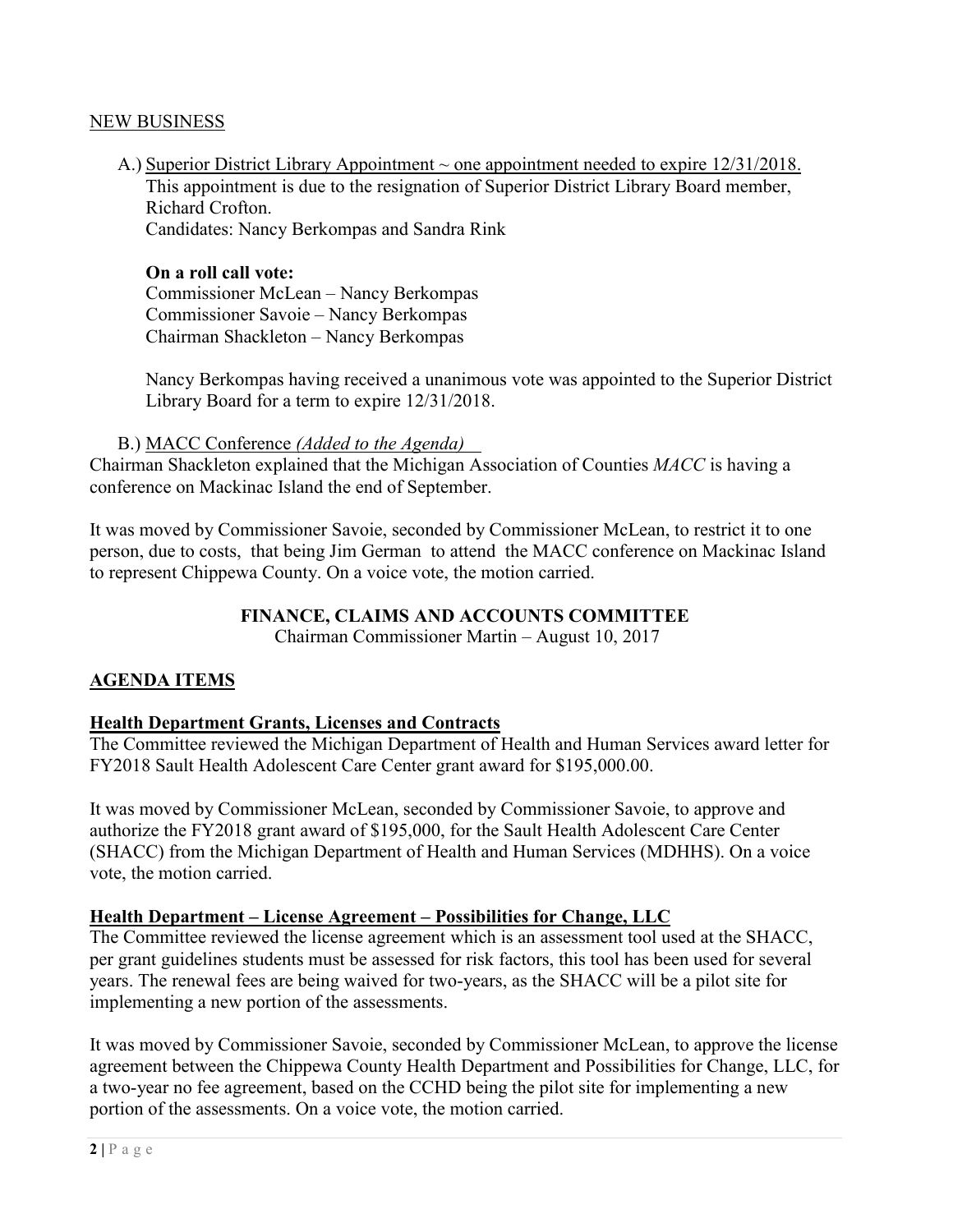# **Health Department – Cross Jurisdictional Sharing of Services FY17 - \$16,000.00**

The Committee reviewed the letter from the Western Upper Peninsula Health Department regarding the distribution for FY2017 Cross Jurisdictional Sharing of Services funding; with Chippewa County eligible to receive a total of \$16,000, funding can be sought for quality improvement and leadership, Superior Environmental Health Code revision and On-going Cross Jurisdictional projects once project reports that support work performed or committed to in compliance with the grant requirements.

It was moved by Commissioner McLean, seconded by Commissioner Savoie, to approve and authorize receiving Cross Jurisdictional Sharing of Services funding for FY2017 in the amount of \$16,000 for on-going projects, Superior Environmental Health Code revisions and for Quality Improvement and Leadership training and programs. On a voice vote, the motion carried.

# **FY17-18 Contracts with Health Department**

The Committee reviewed a listing of contracts and agreements for the Health Department FY18, which included a breakdown of the contracted party, the program utilizing the services, the service provided and the cost of the services provided with a brief description of the services. These items have all been included in the proposed FY18 budget.

It was moved by Commissioner Savoie, seconded by Commissioner McLean, to approve the contracts as listed for the Health Department's FY18. On a voice vote, the motion carried.

# **Health Department – Release RFQ – Cost Reporting Preparation**

The Committee reviewed the RFQ to be released, seeking quotes for the Health Department's Cost Report Preparation.

It was moved by Commissioner McLean, seconded by Commissioner Savoie, to approve the release of the RFQ for the Health Department's Cost Reporting Preparation. On a voice vote, the motion carried.

# **Health Department – Albert Heating and Cooling via Community Action - \$16,369**

The Committee reviewed and was updated on repairs and maintenance for the Health Department section of the Condominium unit per the Master Deed; Community Action Agency has been made aware of the procurement policies that must be followed, unless it is an emergency. The County purchasing policy will need to be waived for the replacement of the air conditioning compressor in the amount of \$9,770.00.

It was moved by Commissioner Savoie, seconded by Commissioner McLean, to approve the bills from Albert Heating and Cooling for the repairs, maintenance and replacement of the compressor of \$16,369; and to waive the County's purchasing policy; due to the miscommunication between the County and Community Action Agency regarding this project. On a voice vote, the motion carried.

# **Sheriff Department – Building #234 Lease with EDC - \$3,600.00**

The Committee reviewed a letter of understanding between the Chippewa County Sheriff's Department and the Economic Development Corporation of Chippewa County to continue to lease approximately 10,800 square feet for storage purposes; at the rate of \$300 per month for the period January 1, 2018 to December 31, 2018, which is the same rate as the prior year.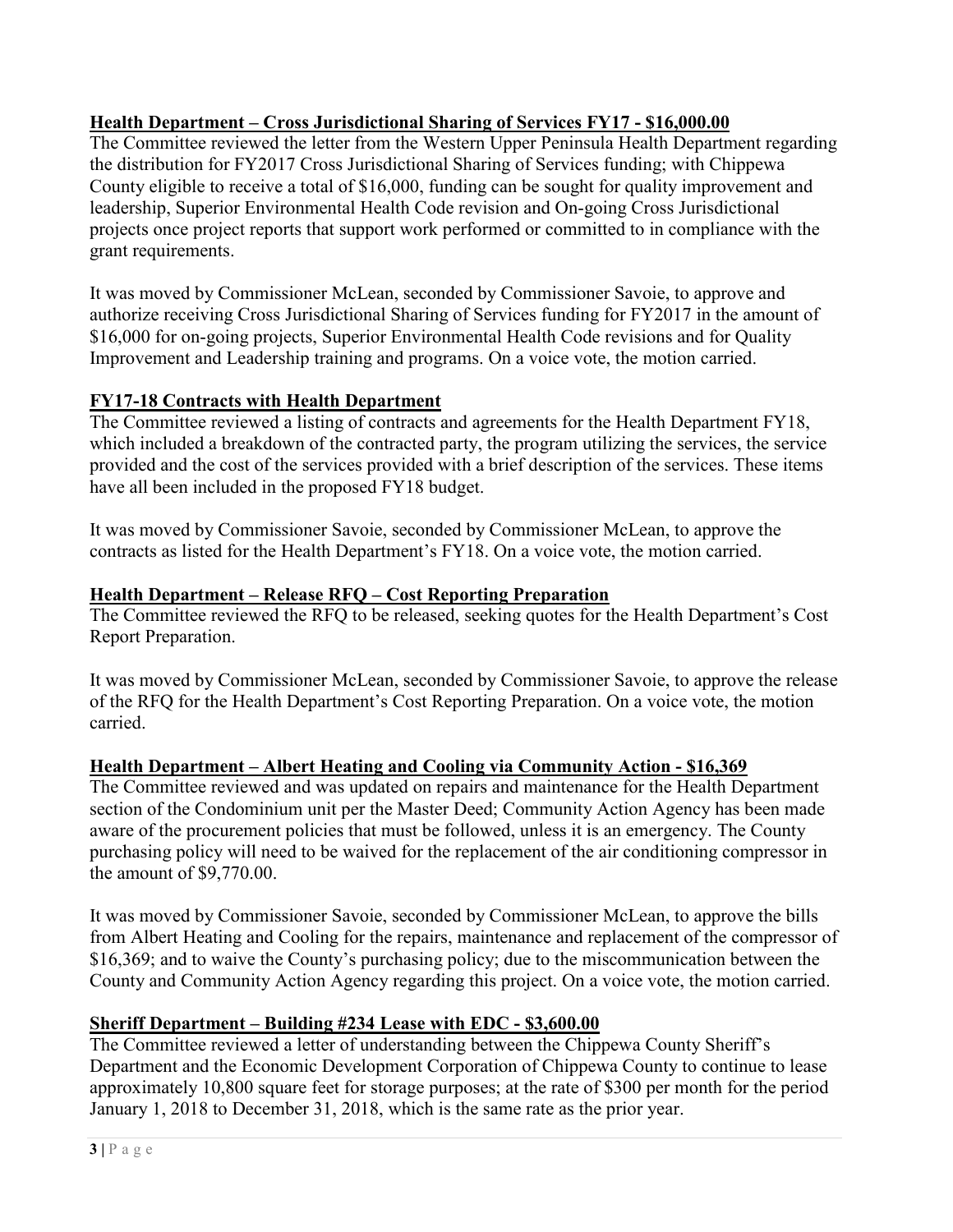It was moved by Commissioner McLean, seconded by Commissioner Savoie, to approve the Letter of Understanding between the Chippewa County Sheriff's Department and the EDC of Chippewa County to continue the lease of building #234 for storage. On a voice vote, the motion carried.

# **Veterans Affairs – VCAT Outreach mini-grant Award - \$1,448.00.**

The Committee reviewed the application and award notice received by Veterans Counselor Jaci Haske, awarding the department with \$1,448 to purchase pamphlets, name tags, flyers, a banner, a table and chairs to be used for Community outreach.

It was moved by Commissioner Savoie, seconded by Commissioner McLean, to accept, authorize and establish a budget for the VCAT Outreach Mini-Grant award in the amount of \$1,448 to purchase items to be used for Community outreach. On a voice vote, the motion carried.

# **Administration – Tax Tribunal and Appeal and Joint Defense Agreement (Cascade X)**

The Committee reviewed the Tax Tribunal and Appeal Joint Defense Agreement Confidential Attorney Client document for the dispute with Cascade X, LLC. The County's portion being 32% until the EUPISD cap is met and 33% thereafter.

It was moved by Commissioner Savoie, seconded by Commissioner McLean, to approve the Tax Tribunal and Appeal Joint defense Agreement Confidential Attorney Client Document as presented for the dispute with Cascade X, LLC. Commissioners McLean and Savoie expressed their disappointment to have to go through this route again. On a voice vote, the motion carried.

# **Administration – Short-term, Long-term and Life Insurance renewal via 44North**

The Committee reviewed the renewal for the County's short-term, long-term and life insurance coverage; 44North sought out quotes as our third-party administrator. Lincoln Financial Group via Michigan Association of Counties quote came in with a better renewal than our current provider The Standard. Six other companies declined to quote due to the nature of business and uncompetitive rates.

It was moved by Commissioner McLean, seconded by Commissioner Savoie, to approve the quote from Lincoln Financial Group, for a two-year contract for County employees short-term, long-term and life insurance, based on the renewal quote provided by 44North. On a voice vote, the motion carried.

# **Administration – Bid Summary**

# **Copy Machines (Administrator & Central Dispatch)**

The Committee reviewed the bid summary for the purchase and 5-year maintenance contract for copiers for Administration and Central Dispatch, two quotes were received and both met bid specs.

It was moved by Commissioner Savoie, seconded by Commissioner McLean, to approve the low bid from National Office Products for the purchase and 5-year maintenance contract of two Konica Minolta Bizhub 368 Copier/Printer/Scanner/Fax machines at the purchase price of \$7,786.88; maintenance will be billed annually. On a voice vote, the motion carried.

# **4G LTE Modems (Revise & Release)**

The Committee was updated that the first RFP did not include installation and that no bids were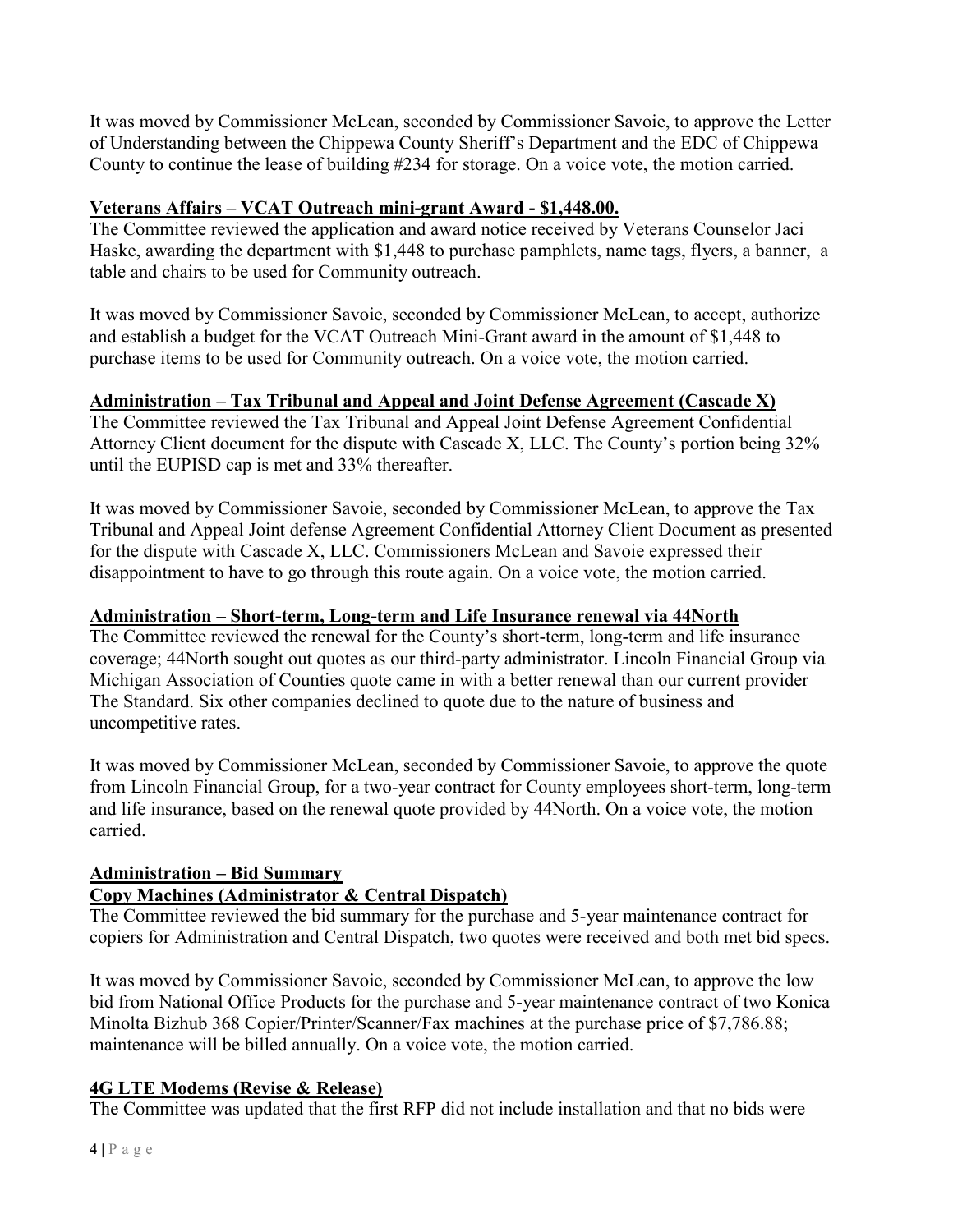received, due to the installation and the Committee was asked to release the updated RFP.

It was moved by Commissioner Savoie, seconded by Commissioner McLean, to approve the rerelease of the RFP's for 4G LTE Modems (Law Enforcement), which excludes the installation. On a voice vote, the motion carried.

#### **Administration – Xerox Copier Machine – lease ending December 2017**

The Committee was updated on the two main copier machines that are currently leased through Xerox, and those leases will be ending December 2017; which was not considered during the FY16 budget, as Deputy Administrator Church's replacement copier schedule was not accurate. The Committee was asked to approve replacing only one of these copiers with similar capabilities and one similar to the one that was purchased for Central Dispatch; as the other large copier located in the Public Defender's Office was previously utilized by all the offices located in the Courthouse Annex. This will be a monthly cost savings of approximately \$130 for the lease, as well as, monthly use charges of approximately \$90. This request would need to have a budget amendment once we have the cost of the larger capacity copier, and the option of purchasing or leasing.

It was moved by Commissioner Savoie, seconded by Commissioner McLean, to approve the request to eliminate one of the large capacity copiers, with one similar to the bid summary previously approved above and to seek the lease or purchase of one large capacity copier in the Courthouse, with a budget amendment authorized when the replacements are approved. On a voice vote, the motion carried.

# **Administration–Audit Services–2017 & 2018 Anderson, Tackman & Co. - \$28,000.00 per year**

The Committee reviewed the Audit Services bid summary from September 2016. Based on the agreed upon cancellation of Gabridge & Co. and to contract with Anderson, Tackman & Company, the Committee was asked to authorize Anderson, Tackman & Company for FY17 & 18 Audit Services at the cost of \$28,000.00 per year.

It was moved by Commissioner McLean, seconded by Commissioner Savoie, to authorize and approve Anderson, Tackman & Company to provide Audit Services for FY17 and FY18 at the annual price of \$28,000. On a voice vote, the motion carried.

# **Administration – Small Cities – CDBG (MSHDA)- Update**

The Committee was updated on the balance of the current program income left in the program which is \$14,527.88, The Committee was asked to authorize these funds to continue to be utilized for projects that are not in the targeted area, and the third-party administrator would like it disclosed that one of these projects is an employee of the CLMCAA. In addition, \$146,934 in grant funds needs to be expended by 12/31/2017 in the targeted area.

It was moved by Commissioner Savoie, seconded by Commissioner McLean, to approve and authorize utilizing the \$14,527.88 of program income for projects outside the targeted area, and approving the employee of CLMCAA project and acknowledge the \$146,934 in grant funds for the targeted area of Sault Ste. Marie to be expended prior to December 31, 2017. Commissioner McLean expressed his disappointment with having to use all the monies in the designated targeted area of Sault Ste. Marie, as there are outlying areas that could use some help. On a voice vote, the motion carried.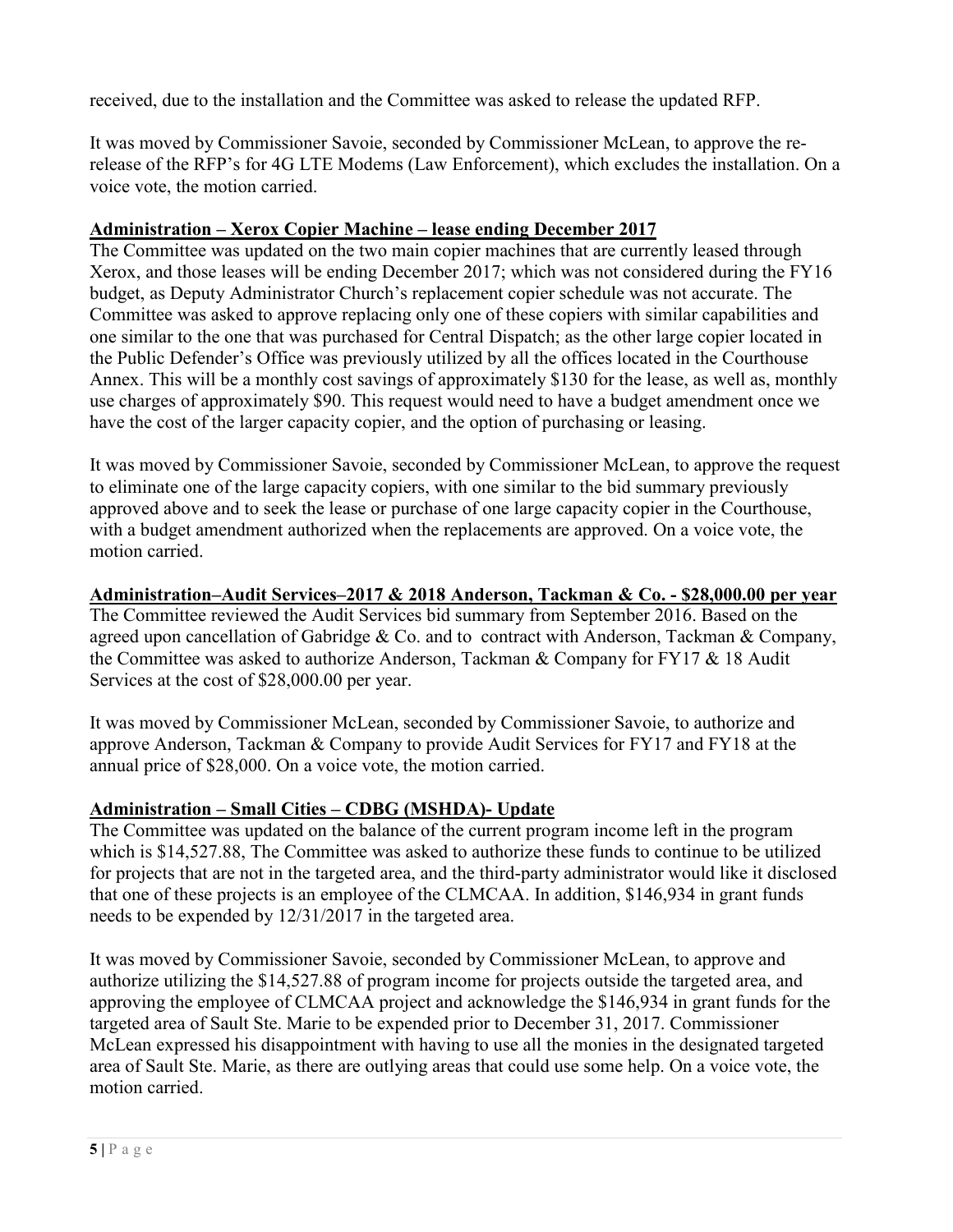# **Administration – MERS 2017 Officer Delegation Certification form**

The Committee was asked to authorize the 2017 Officer Delegate Certification, if Administration is able to attend the MERS Conference September 21-22, 2017 in Detroit.

It was moved by Commissioner McLean, seconded by Commissioner Savoie, to authorize Administration's request for the MERS Officer Delegation Certification form. On a voice vote, the motion carried.

#### **Administration – Chippewa County Child Care Budget Summary**

The Committee received and reviewed the Chippewa County Child Care Budget Summary (DHS-2091) for October 1, 2017 through September 30, 2018, which is due to the State of Michigan by August 15, 2017. This is an annual process.

It was moved by Commissioner Savoie, seconded by Commissioner McLean, to approve the Chippewa County Child Care budget as presented for October 1, 2017 through September 30, 2018 period. On a voice vote, the motion carried.

# **FINANCE – Claims and Accounts**

The Committee reviewed the bills and payroll presented for approval.

It was moved by Commissioner McLean, seconded by Commissioner Savoie, to recommend the approval of July bills and payroll as follows: the general claims totaling \$268,271.76, other fund claims of \$441,235.86, payroll of \$464,342.45, Health Department claims of \$271,234.40 and Health Department payroll of \$106,508.33; total claims of \$1,551,529.80 and vouchers H-1 through H-324. On a voice vote, the motion carried.

# **Audit Amendments – Fund 281**

The Committee was asked to authorize the budget for Fund 281, as it was missed previously when the fund was authorized.

It was moved by Commissioner Savoie, seconded by Commissioner McLean, to approve the budget for Fund 281 as follows:

| Revenue                      | <b>Expenditures</b>          |
|------------------------------|------------------------------|
| 281-000-507.000 - \$8,203.00 | 281-000-706.000 - \$1,200.00 |
|                              | 281-000-715.000 - \$300.00   |
|                              | 281-000-979.000 - \$6,703.00 |

On a voice vote, the motion carried.

Chairman Shackleton asked everyone to note the following dates for November:

- Finance Meeting  $\sim$  Tuesday, November 7, 2017
- Regular Board Meeting,  $\sim$  Tuesday, November 14, 2017

It was moved by Commission McLean, seconded by Commissioner Savoie, to accept the Finance Claims and Accounts meeting minutes of August 10, 2017 as presented. On a voice vote, the